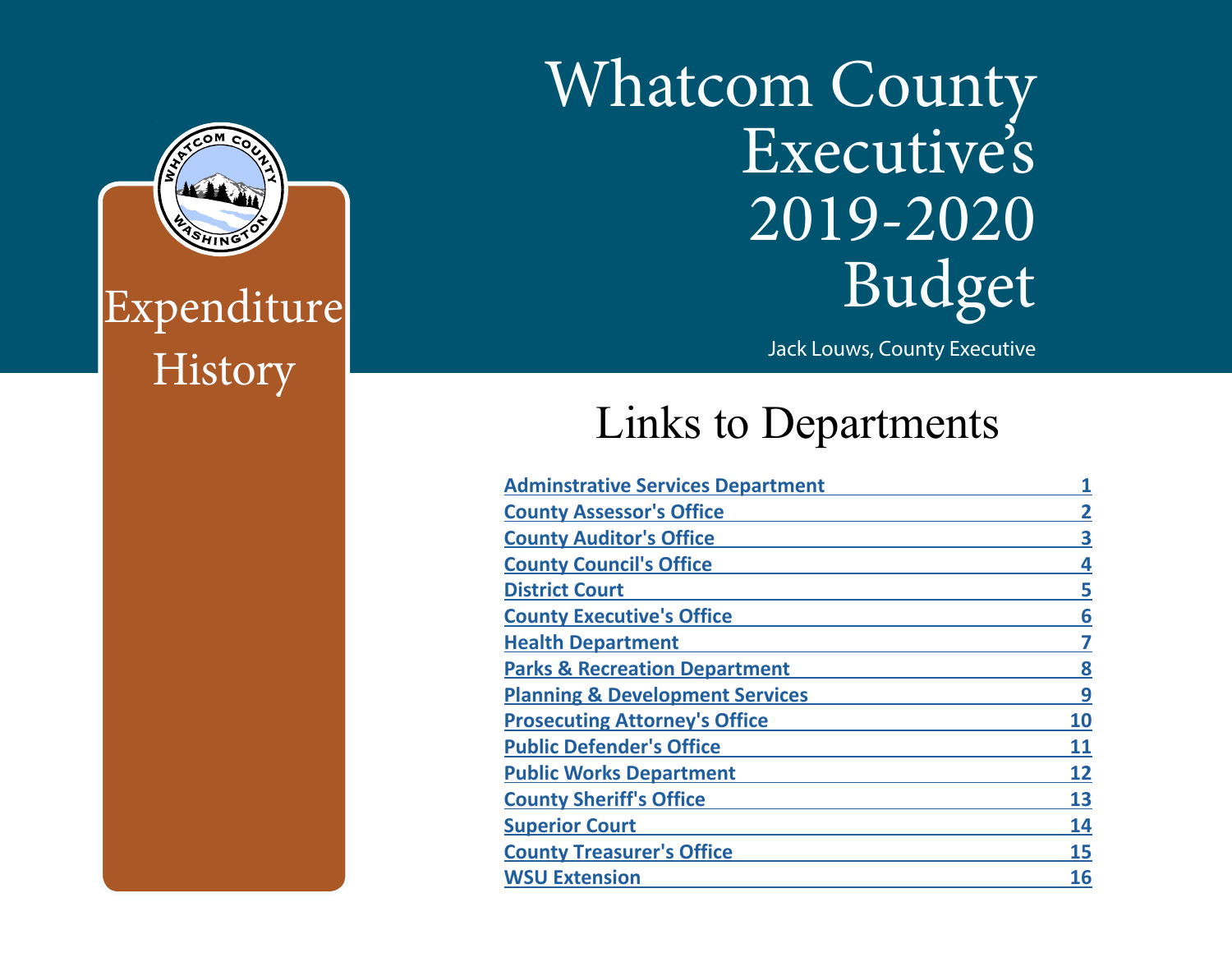#### <span id="page-1-0"></span>Administrative Services Department

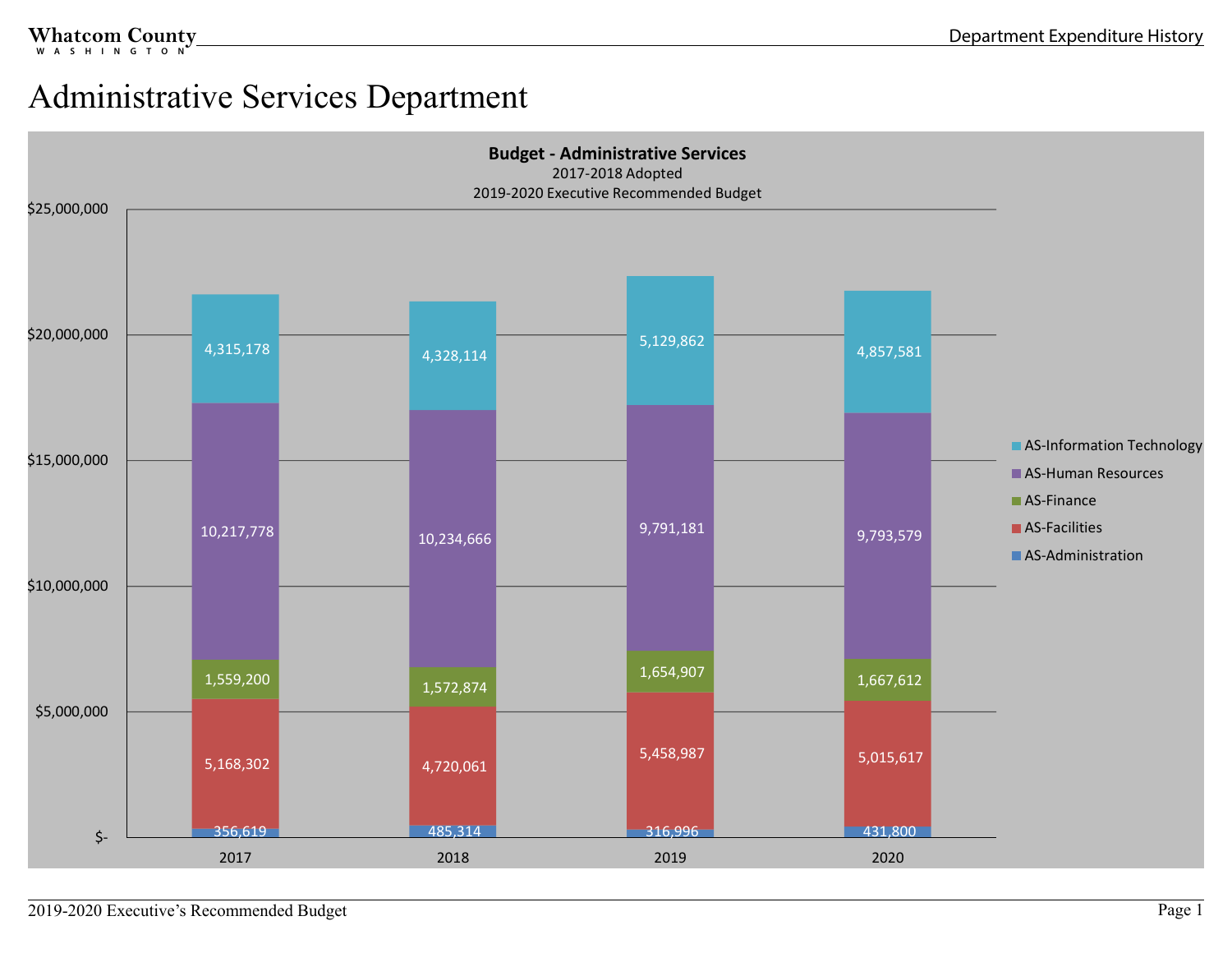## <span id="page-2-0"></span>County Assessor's Office

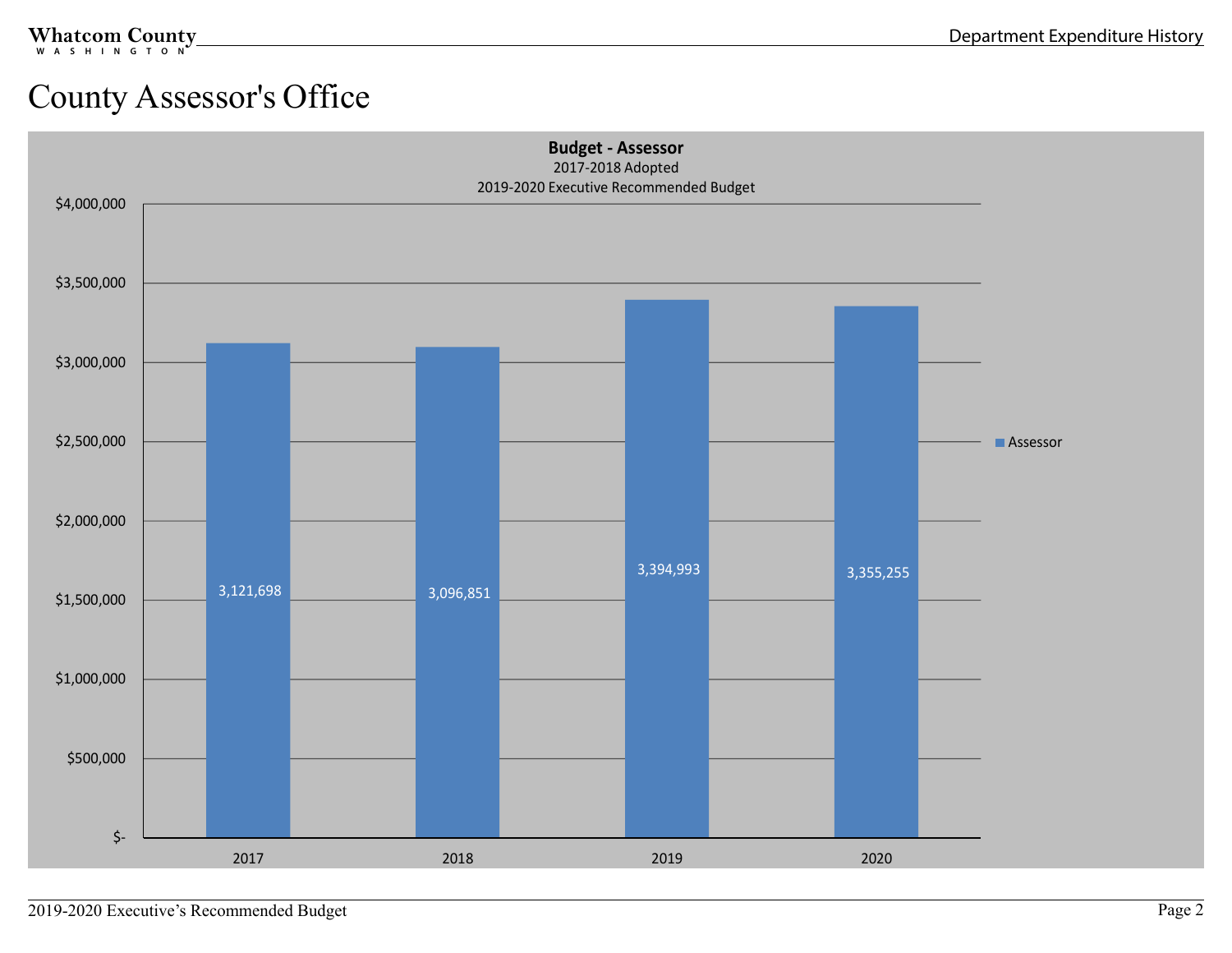#### <span id="page-3-0"></span>County Auditor's Office

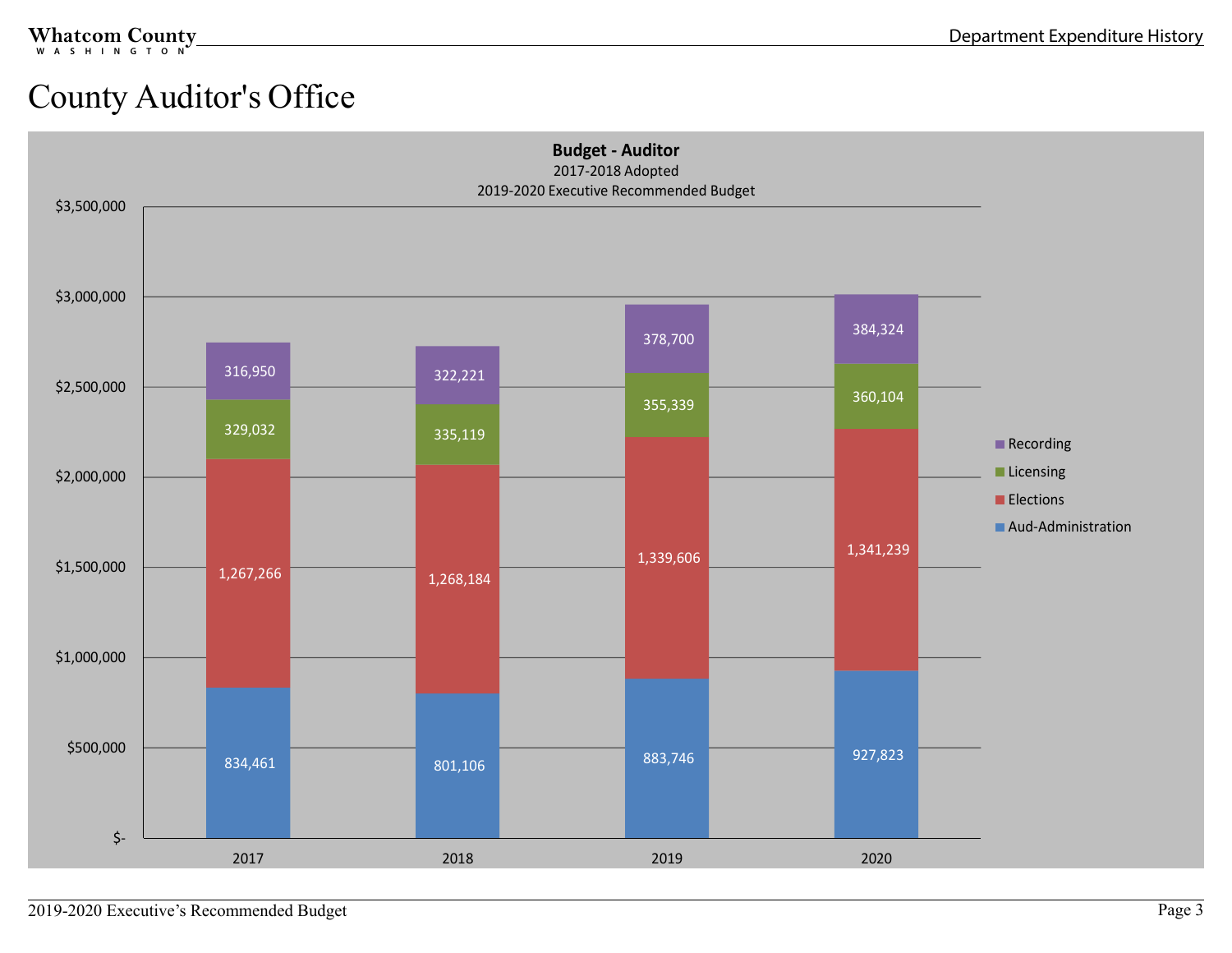## <span id="page-4-0"></span>County Council's Office

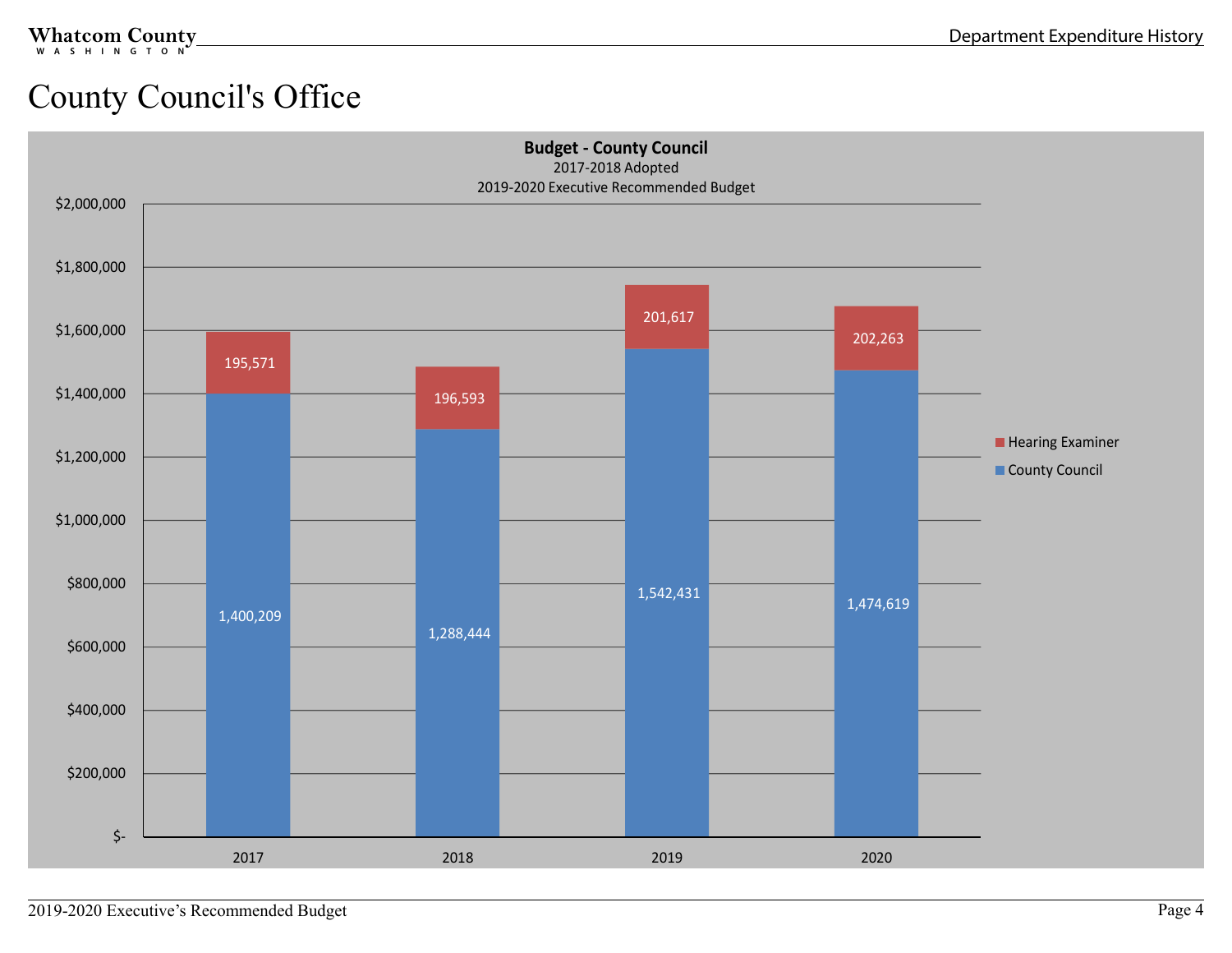#### <span id="page-5-0"></span>District Court

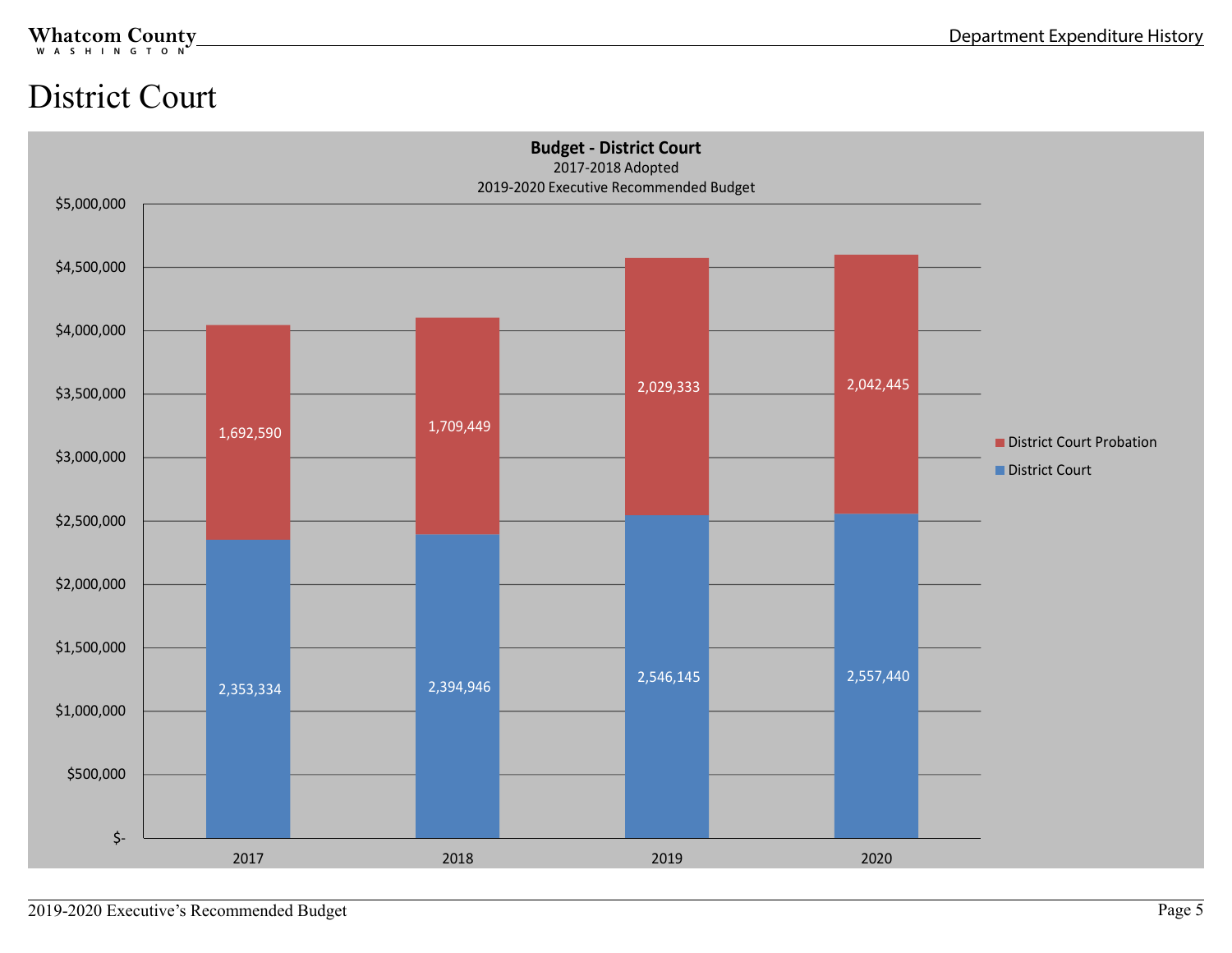#### <span id="page-6-0"></span>County Executive's Office

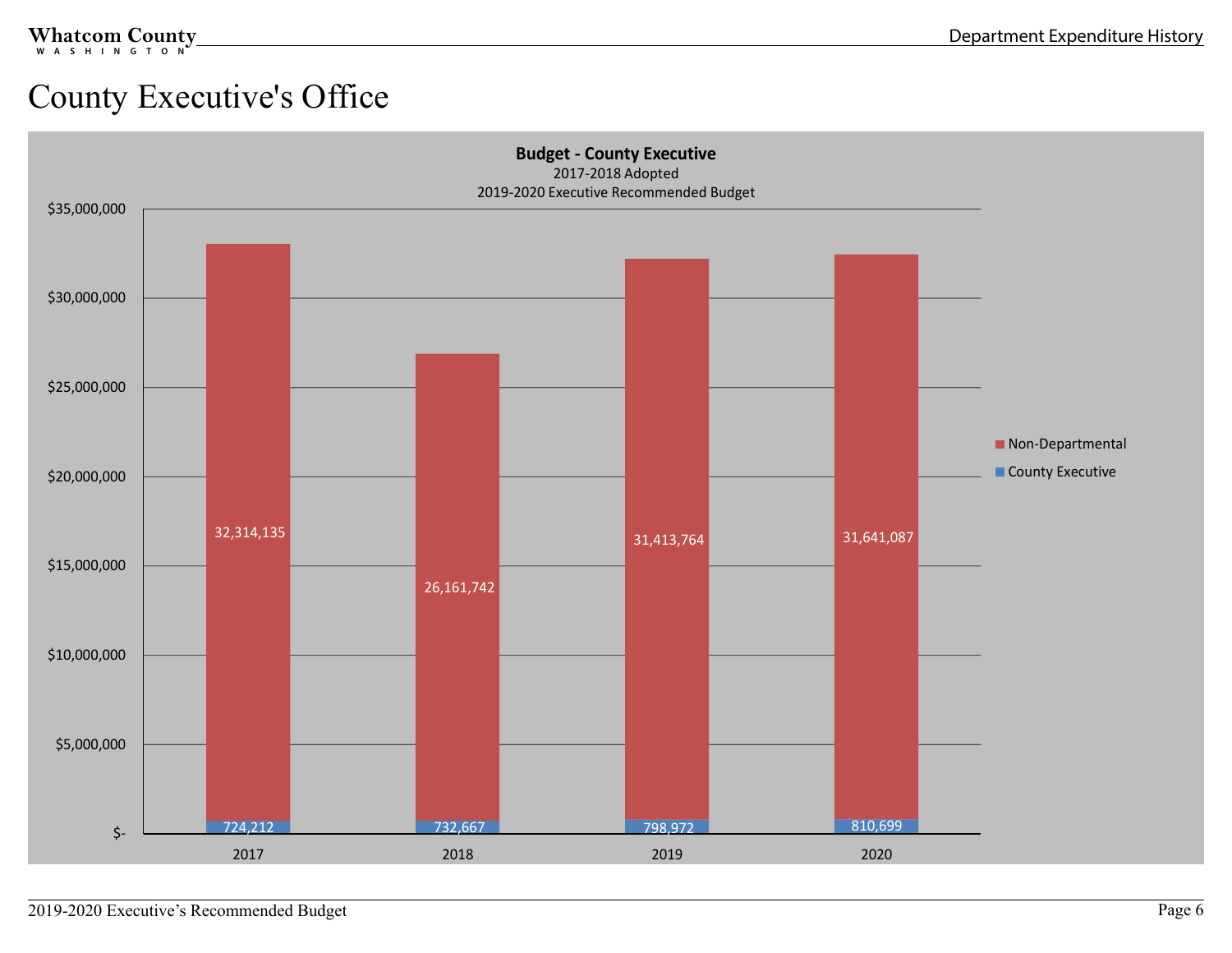#### <span id="page-7-0"></span>Health Department

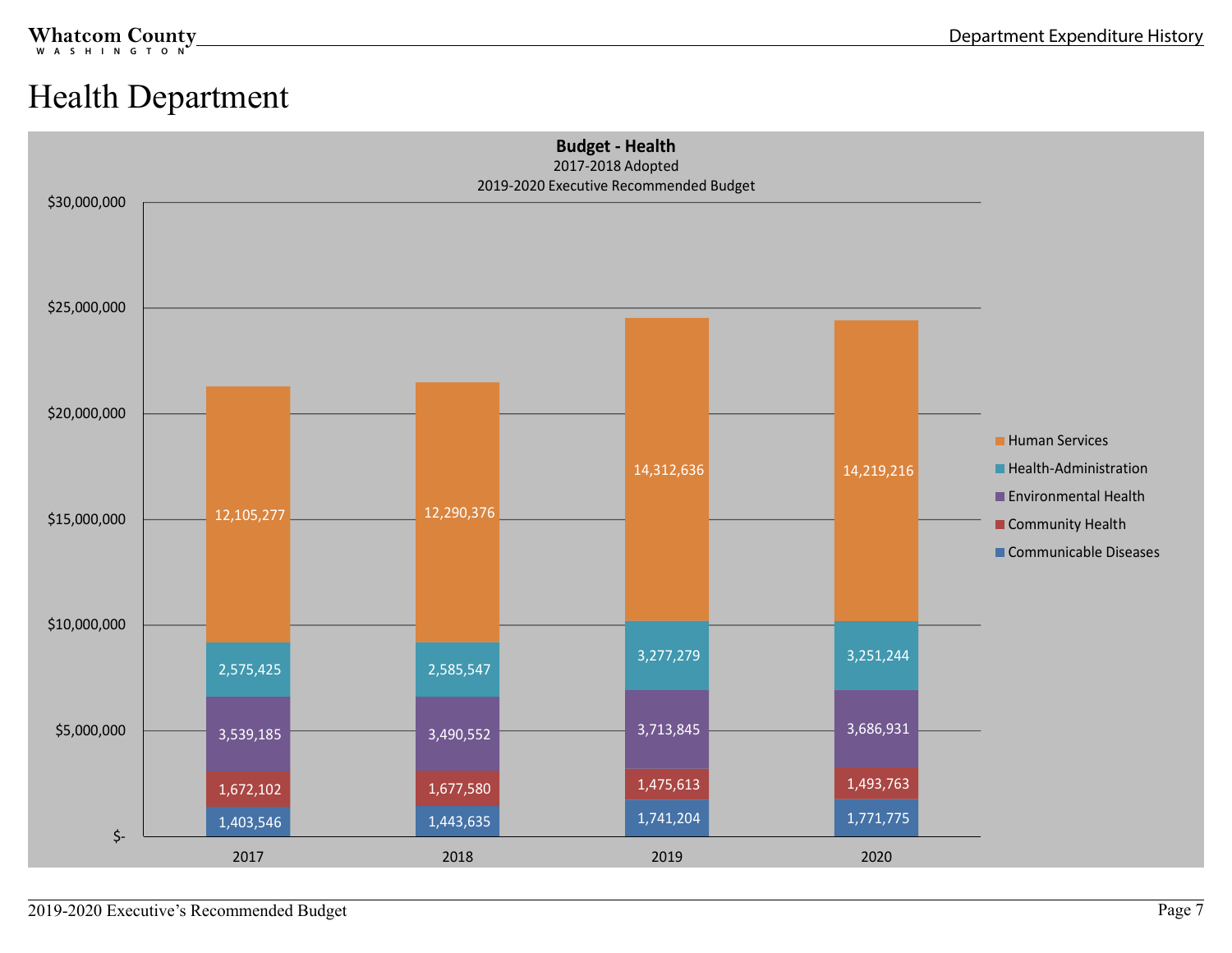#### <span id="page-8-0"></span>Parks & Recreation Department

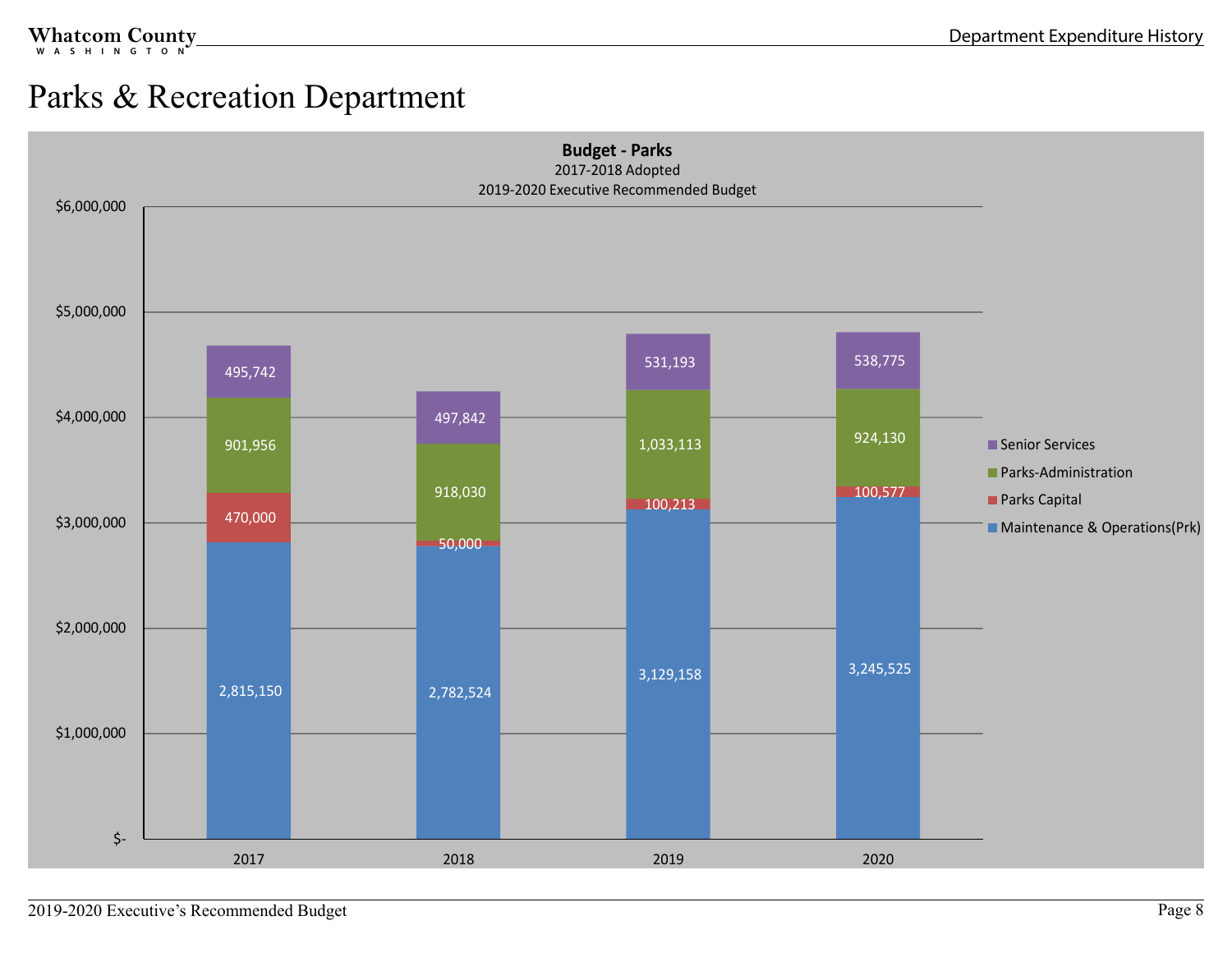#### <span id="page-9-0"></span>Planning & Development Services

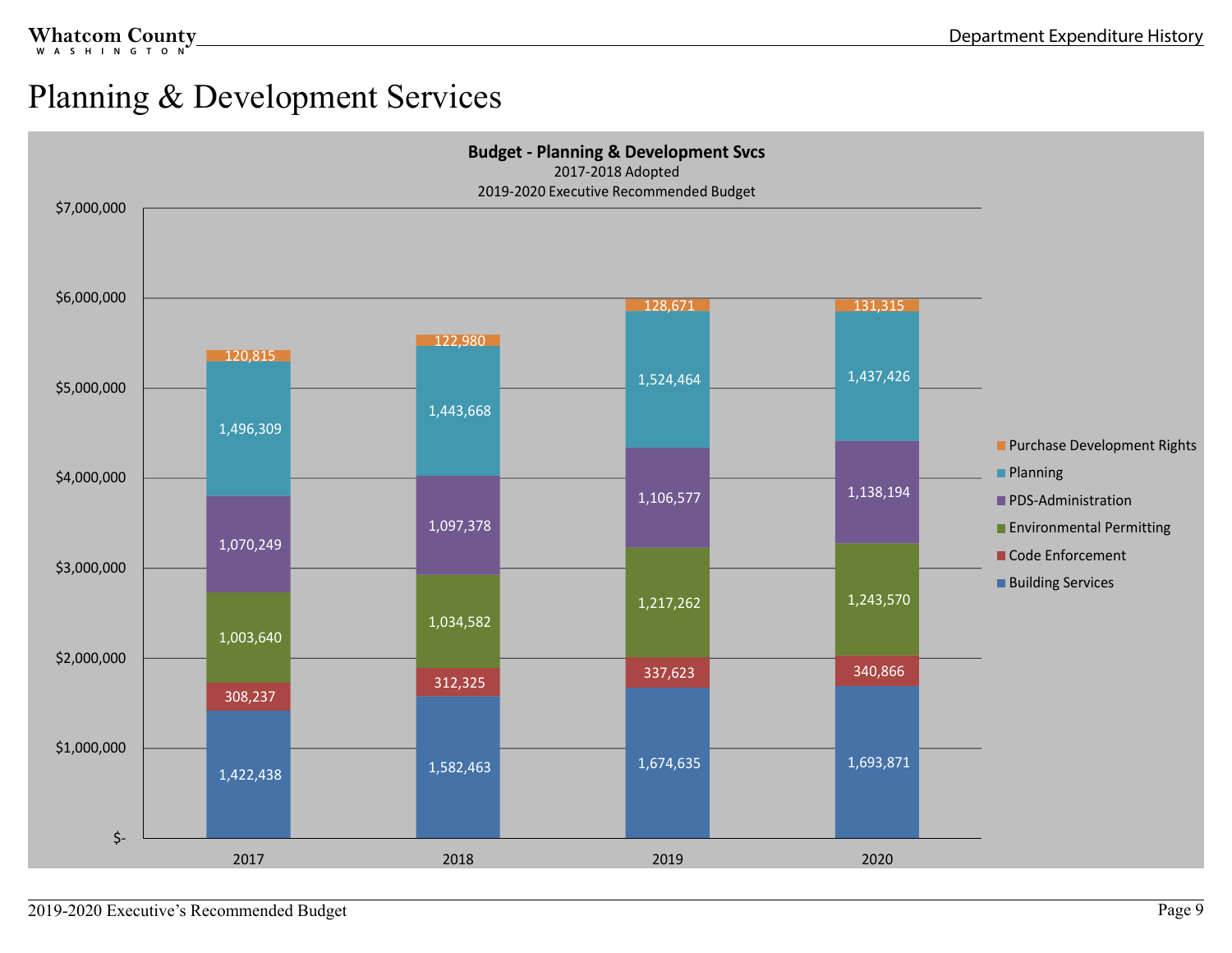#### <span id="page-10-0"></span>Prosecuting Attorney's Office

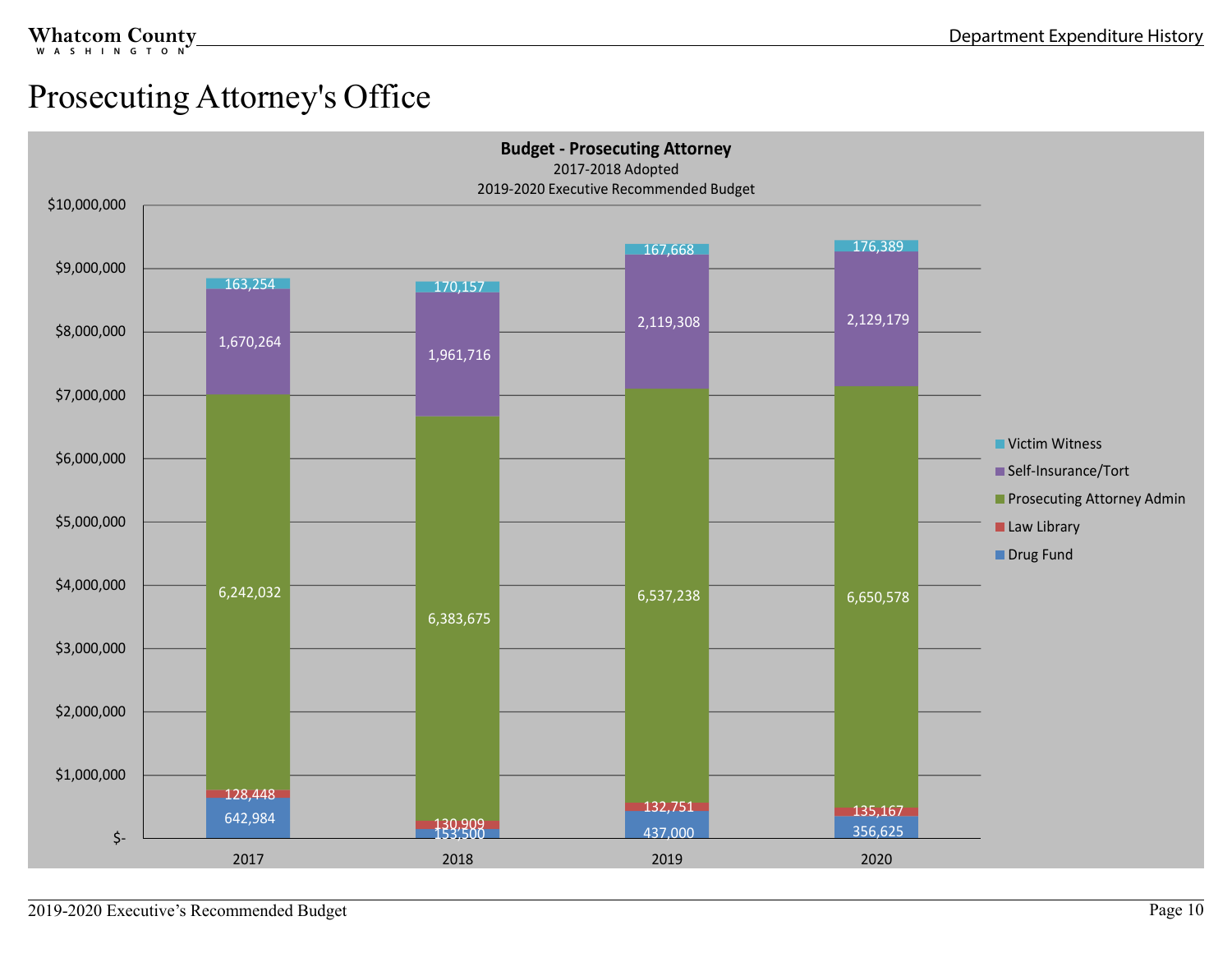## <span id="page-11-0"></span>Public Defender's Office

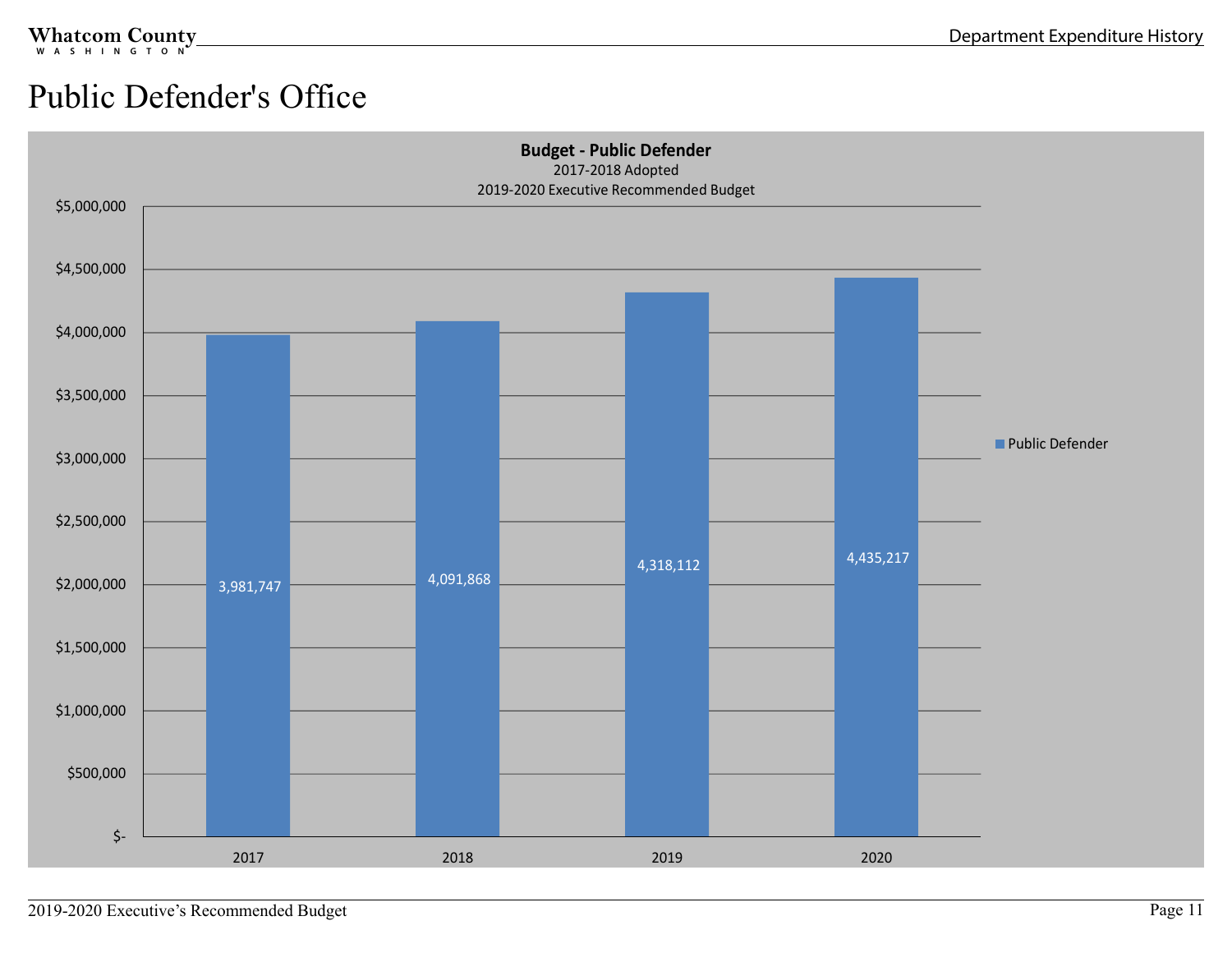#### <span id="page-12-0"></span>Public Works Department

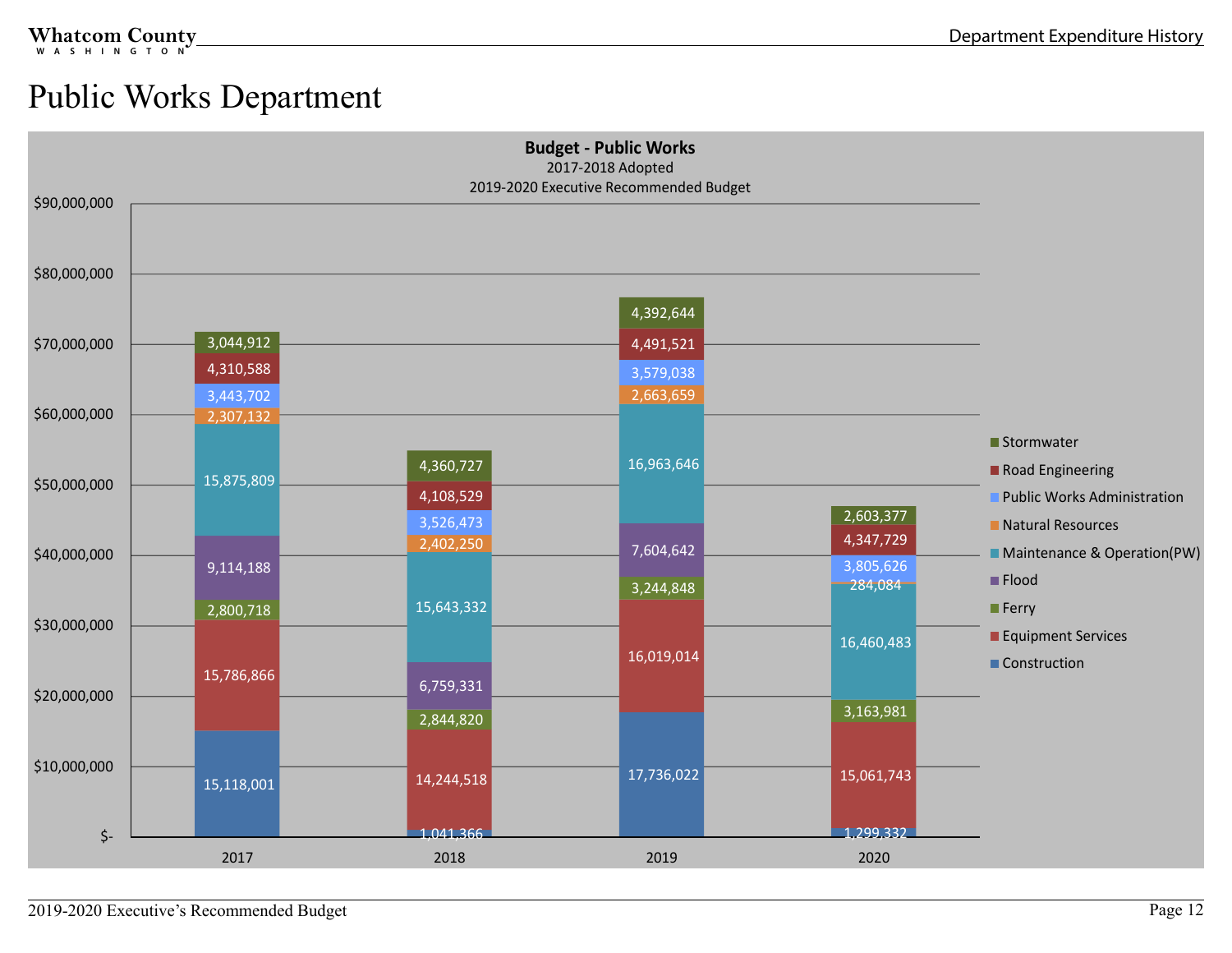## <span id="page-13-0"></span>County Sheriff's Office

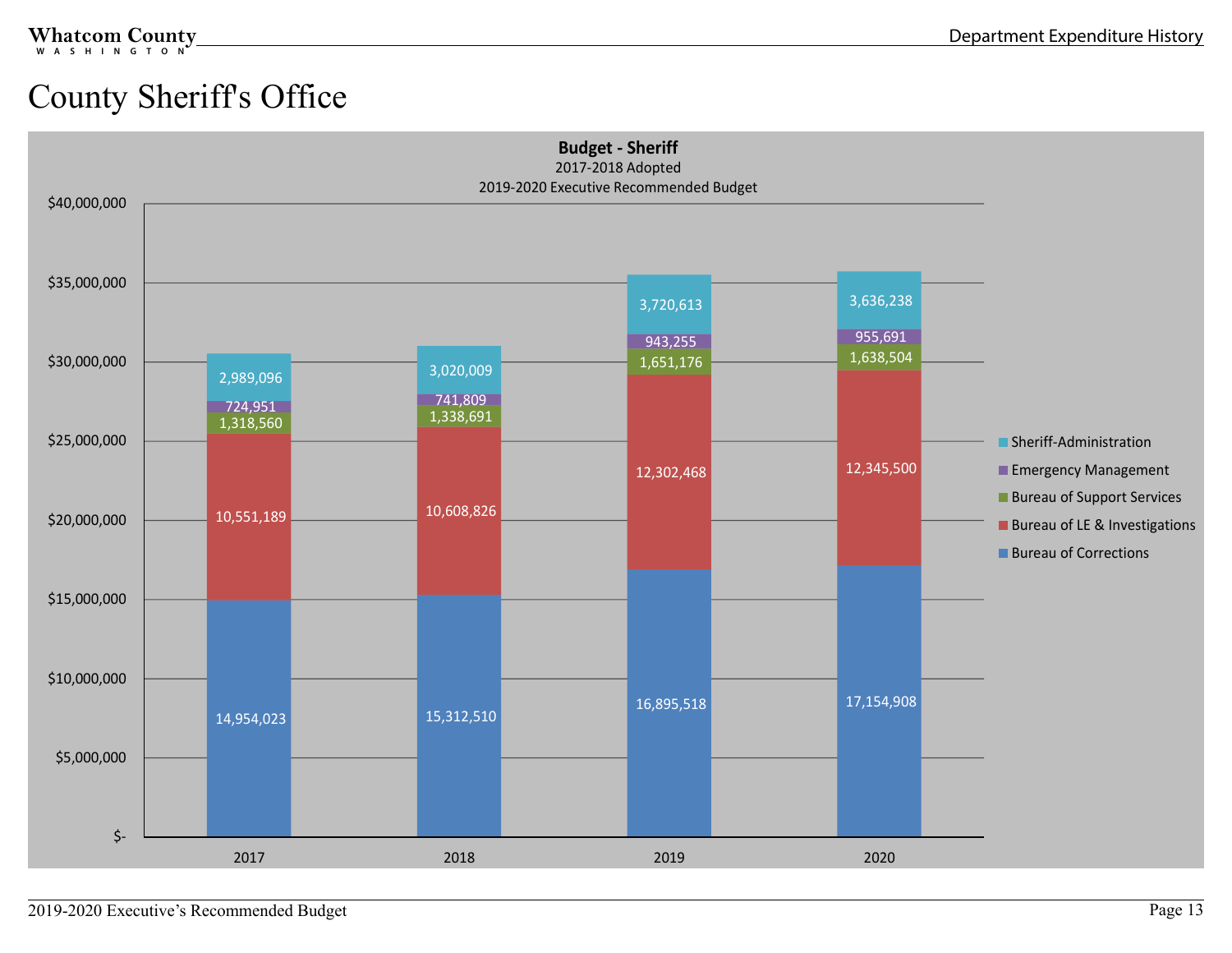#### <span id="page-14-0"></span>Superior Court

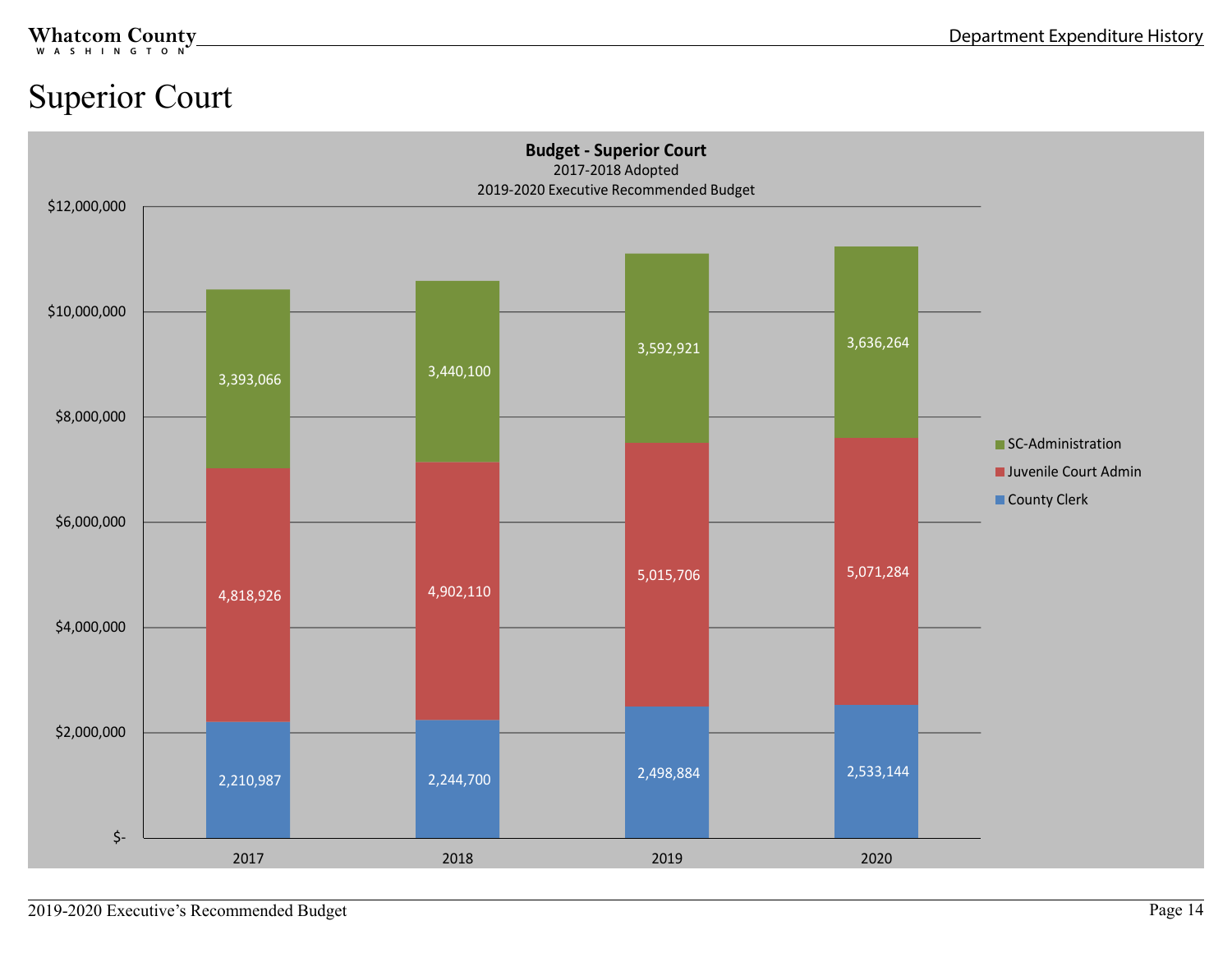#### <span id="page-15-0"></span>County Treasurer's Office